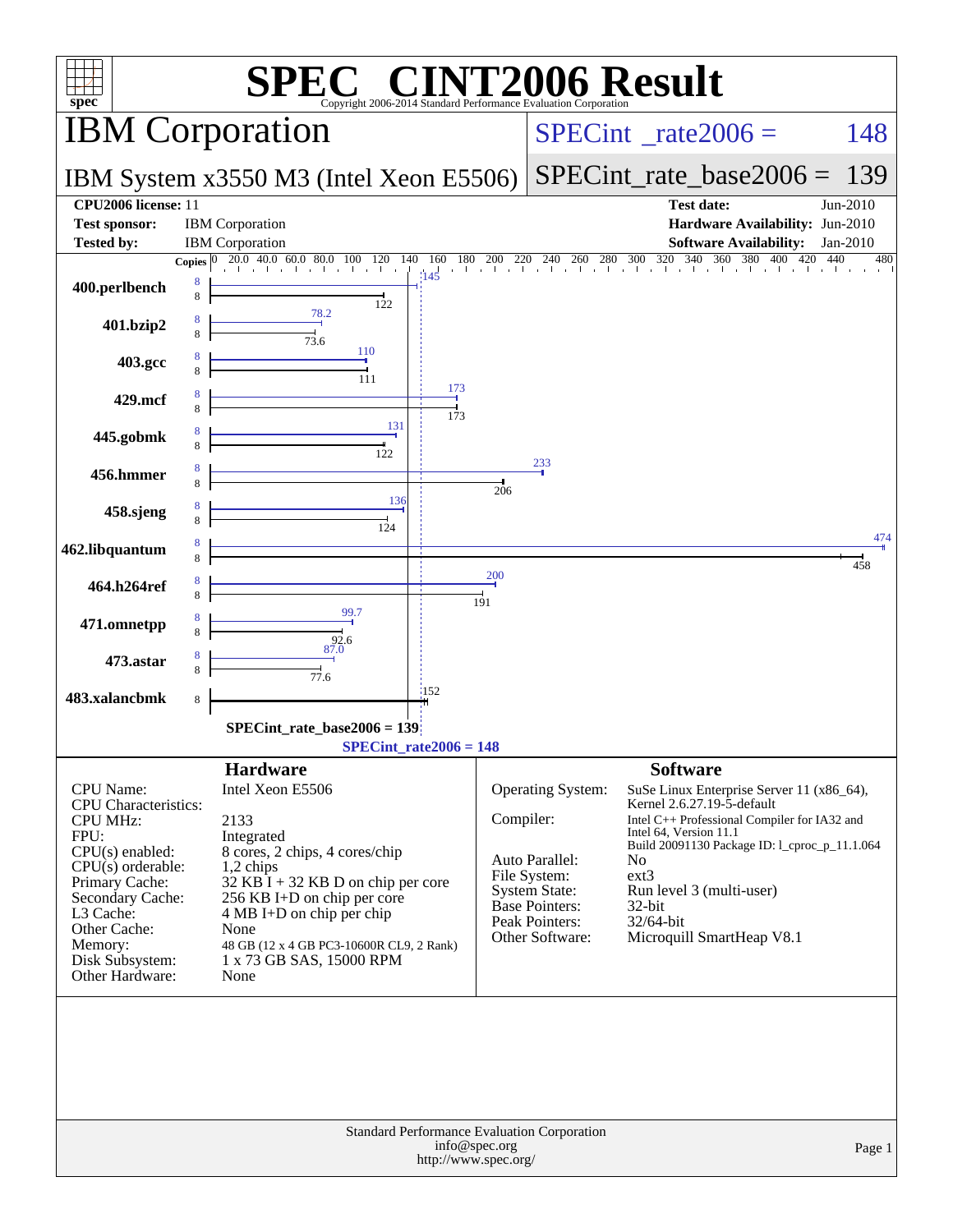

## IBM Corporation

#### SPECint rate $2006 = 148$

IBM System x3550 M3 (Intel Xeon E5506)

[SPECint\\_rate\\_base2006 =](http://www.spec.org/auto/cpu2006/Docs/result-fields.html#SPECintratebase2006) 139

#### **[CPU2006 license:](http://www.spec.org/auto/cpu2006/Docs/result-fields.html#CPU2006license)** 11 **[Test date:](http://www.spec.org/auto/cpu2006/Docs/result-fields.html#Testdate)** Jun-2010

**[Test sponsor:](http://www.spec.org/auto/cpu2006/Docs/result-fields.html#Testsponsor)** IBM Corporation **[Hardware Availability:](http://www.spec.org/auto/cpu2006/Docs/result-fields.html#HardwareAvailability)** Jun-2010

**[Tested by:](http://www.spec.org/auto/cpu2006/Docs/result-fields.html#Testedby)** IBM Corporation **[Software Availability:](http://www.spec.org/auto/cpu2006/Docs/result-fields.html#SoftwareAvailability)** Jan-2010

#### **[Results Table](http://www.spec.org/auto/cpu2006/Docs/result-fields.html#ResultsTable)**

|                    | <b>Base</b>   |                |       |                                                                                                          |            |                |       | <b>Peak</b>   |                |              |                |              |                |              |
|--------------------|---------------|----------------|-------|----------------------------------------------------------------------------------------------------------|------------|----------------|-------|---------------|----------------|--------------|----------------|--------------|----------------|--------------|
| <b>Benchmark</b>   | <b>Copies</b> | <b>Seconds</b> | Ratio | <b>Seconds</b>                                                                                           | Ratio      | <b>Seconds</b> | Ratio | <b>Copies</b> | <b>Seconds</b> | <b>Ratio</b> | <b>Seconds</b> | <b>Ratio</b> | <b>Seconds</b> | <b>Ratio</b> |
| 400.perlbench      |               | 640            | 122   | 642                                                                                                      | 122        | 641            | 122   | 8             | 538            | 145          | 539            | 145          | 539            | 145          |
| 401.bzip2          |               | 1048           | 73.6  | 1048                                                                                                     | 73.7       | 1051           | 73.4  | 8             | 987            | 78.2         | 987            | 78.2         | 988            | 78.1         |
| $403.\mathrm{gcc}$ |               | 583            | 111   | 581                                                                                                      | 111        | 586            | 110   | 8             | 587            | <b>110</b>   | 591            | 109          | 587            | 110          |
| $429$ .mcf         |               | 421            | 173   | 421                                                                                                      | 173        | 421            | 173   | 8             | 421            | 173          | 422            | 173          | 421            | 173          |
| $445$ .gobmk       |               | 685            | 122   | 685                                                                                                      | 123        | 689            | 122   | 8             | 643            | 131          | 645            | 130          | 642            | 131          |
| 456.hmmer          |               | 362            | 206   | 362                                                                                                      | 206        | 363            | 205   | 8             | <b>320</b>     | 233          | 319            | 234          | 320            | 233          |
| $458$ .sjeng       |               | 780            | 124   | 780                                                                                                      | <u>124</u> | 779            | 124   | 8             | 713            | 136          | 713            | 136          | 714            | 136          |
| 462.libquantum     |               | 374            | 444   | 361                                                                                                      | 459        | 362            | 458   | 8             | 350            | 474          | 351            | 473          | 350            | 474          |
| 464.h264ref        |               | 926            | 191   | 926                                                                                                      | 191        | 925            | 191   | 8             | 883            | 200          | 884            | 200          | 883            | 201          |
| 471.omnetpp        |               | 541            | 92.4  | 540                                                                                                      | 92.7       | 540            | 92.6  | 8             | 502            | 99.6         | 501            | 99.8         | 501            | 99.7         |
| $473$ . astar      |               | 724            | 77.6  | 724                                                                                                      | 77.6       | 723            | 77.7  | 8             | 647            | 86.9         | 645            | 87.1         | 646            | 87.0         |
| 483.xalancbmk      |               | 367            | 150   | 362                                                                                                      | 153        | 362            | 152   | 8             | 367            | 150          | 362            | 153          | 362            | <b>152</b>   |
|                    |               |                |       | Results appear in the order in which they were run. Bold underlined text indicates a median measurement. |            |                |       |               |                |              |                |              |                |              |

#### **[Submit Notes](http://www.spec.org/auto/cpu2006/Docs/result-fields.html#SubmitNotes)**

The config file option 'submit' was used. numactl was used to bind copies to the cores

#### **[Platform Notes](http://www.spec.org/auto/cpu2006/Docs/result-fields.html#PlatformNotes)**

 Turbo Mode Enable Turbo Boost set to Traditional CPU C State Enable

#### **[General Notes](http://www.spec.org/auto/cpu2006/Docs/result-fields.html#GeneralNotes)**

 Binaries were compiled on SLES 10 with Binutils 2.18.50.0.7.20080502 'ulimit -s unlimited' was used to set the stack size to unlimited prior to run

### **[Base Compiler Invocation](http://www.spec.org/auto/cpu2006/Docs/result-fields.html#BaseCompilerInvocation)**

[C benchmarks](http://www.spec.org/auto/cpu2006/Docs/result-fields.html#Cbenchmarks): [icc -m32](http://www.spec.org/cpu2006/results/res2010q3/cpu2006-20100621-11826.flags.html#user_CCbase_intel_icc_32bit_5ff4a39e364c98233615fdd38438c6f2)

[C++ benchmarks:](http://www.spec.org/auto/cpu2006/Docs/result-fields.html#CXXbenchmarks) [icpc -m32](http://www.spec.org/cpu2006/results/res2010q3/cpu2006-20100621-11826.flags.html#user_CXXbase_intel_icpc_32bit_4e5a5ef1a53fd332b3c49e69c3330699)

> Standard Performance Evaluation Corporation [info@spec.org](mailto:info@spec.org) <http://www.spec.org/>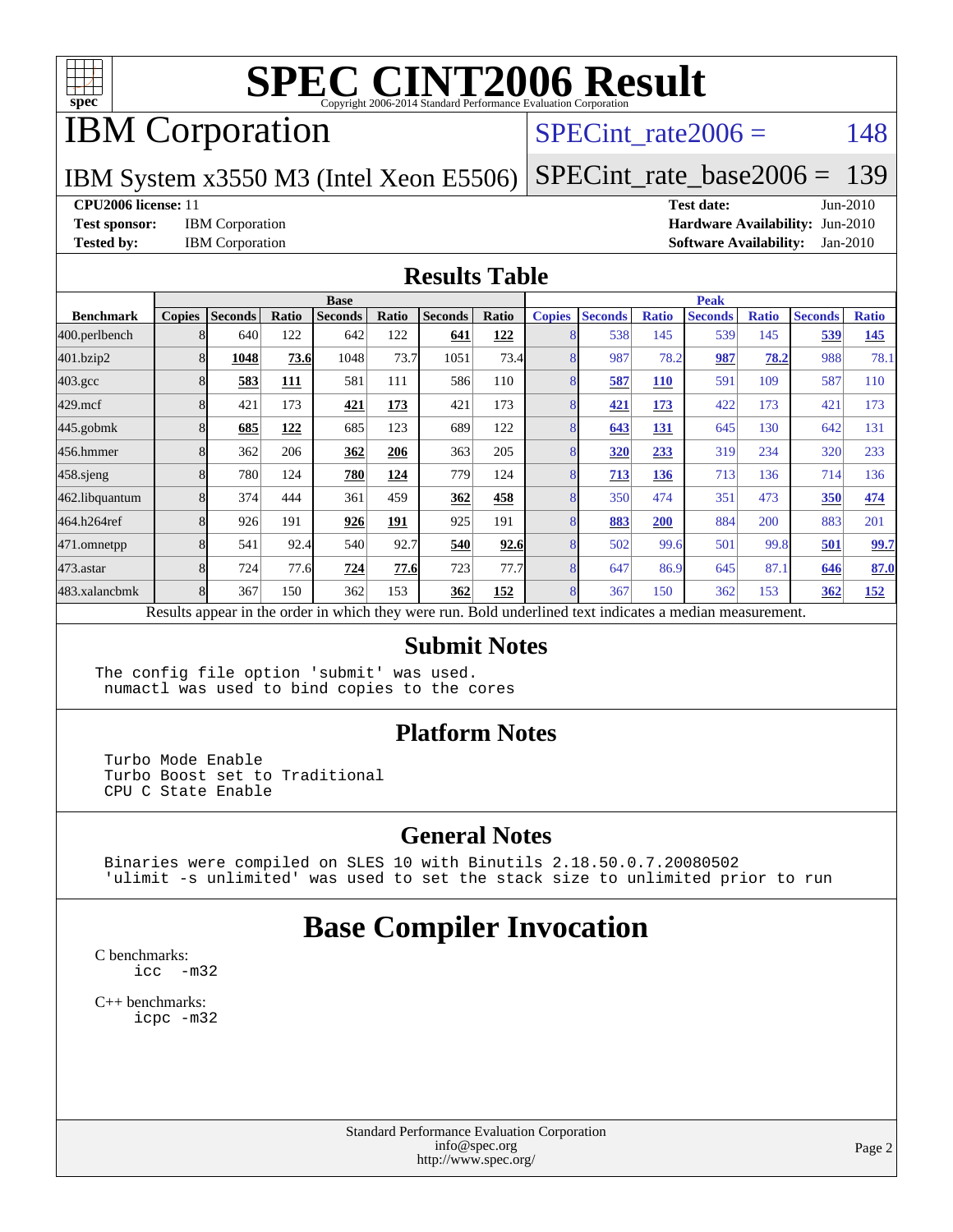

IBM Corporation

 $SPECTnt_rate2006 = 148$ 

IBM System x3550 M3 (Intel Xeon E5506) [SPECint\\_rate\\_base2006 =](http://www.spec.org/auto/cpu2006/Docs/result-fields.html#SPECintratebase2006) 139

**[Test sponsor:](http://www.spec.org/auto/cpu2006/Docs/result-fields.html#Testsponsor)** IBM Corporation **[Hardware Availability:](http://www.spec.org/auto/cpu2006/Docs/result-fields.html#HardwareAvailability)** Jun-2010 **[Tested by:](http://www.spec.org/auto/cpu2006/Docs/result-fields.html#Testedby)** IBM Corporation **[Software Availability:](http://www.spec.org/auto/cpu2006/Docs/result-fields.html#SoftwareAvailability)** Jan-2010

**[CPU2006 license:](http://www.spec.org/auto/cpu2006/Docs/result-fields.html#CPU2006license)** 11 **[Test date:](http://www.spec.org/auto/cpu2006/Docs/result-fields.html#Testdate)** Jun-2010

### **[Base Portability Flags](http://www.spec.org/auto/cpu2006/Docs/result-fields.html#BasePortabilityFlags)**

 400.perlbench: [-DSPEC\\_CPU\\_LINUX\\_IA32](http://www.spec.org/cpu2006/results/res2010q3/cpu2006-20100621-11826.flags.html#b400.perlbench_baseCPORTABILITY_DSPEC_CPU_LINUX_IA32) 462.libquantum: [-DSPEC\\_CPU\\_LINUX](http://www.spec.org/cpu2006/results/res2010q3/cpu2006-20100621-11826.flags.html#b462.libquantum_baseCPORTABILITY_DSPEC_CPU_LINUX) 483.xalancbmk: [-DSPEC\\_CPU\\_LINUX](http://www.spec.org/cpu2006/results/res2010q3/cpu2006-20100621-11826.flags.html#b483.xalancbmk_baseCXXPORTABILITY_DSPEC_CPU_LINUX)

**[Base Optimization Flags](http://www.spec.org/auto/cpu2006/Docs/result-fields.html#BaseOptimizationFlags)**

[C benchmarks](http://www.spec.org/auto/cpu2006/Docs/result-fields.html#Cbenchmarks):

[-xSSE4.2](http://www.spec.org/cpu2006/results/res2010q3/cpu2006-20100621-11826.flags.html#user_CCbase_f-xSSE42_f91528193cf0b216347adb8b939d4107) [-ipo](http://www.spec.org/cpu2006/results/res2010q3/cpu2006-20100621-11826.flags.html#user_CCbase_f-ipo) [-O3](http://www.spec.org/cpu2006/results/res2010q3/cpu2006-20100621-11826.flags.html#user_CCbase_f-O3) [-no-prec-div](http://www.spec.org/cpu2006/results/res2010q3/cpu2006-20100621-11826.flags.html#user_CCbase_f-no-prec-div) [-static](http://www.spec.org/cpu2006/results/res2010q3/cpu2006-20100621-11826.flags.html#user_CCbase_f-static) [-opt-prefetch](http://www.spec.org/cpu2006/results/res2010q3/cpu2006-20100621-11826.flags.html#user_CCbase_f-opt-prefetch)

[C++ benchmarks:](http://www.spec.org/auto/cpu2006/Docs/result-fields.html#CXXbenchmarks)

[-xSSE4.2](http://www.spec.org/cpu2006/results/res2010q3/cpu2006-20100621-11826.flags.html#user_CXXbase_f-xSSE42_f91528193cf0b216347adb8b939d4107) [-ipo](http://www.spec.org/cpu2006/results/res2010q3/cpu2006-20100621-11826.flags.html#user_CXXbase_f-ipo) [-O3](http://www.spec.org/cpu2006/results/res2010q3/cpu2006-20100621-11826.flags.html#user_CXXbase_f-O3) [-no-prec-div](http://www.spec.org/cpu2006/results/res2010q3/cpu2006-20100621-11826.flags.html#user_CXXbase_f-no-prec-div) [-opt-prefetch](http://www.spec.org/cpu2006/results/res2010q3/cpu2006-20100621-11826.flags.html#user_CXXbase_f-opt-prefetch) [-Wl,-z,muldefs](http://www.spec.org/cpu2006/results/res2010q3/cpu2006-20100621-11826.flags.html#user_CXXbase_link_force_multiple1_74079c344b956b9658436fd1b6dd3a8a) [-L/home/cmplr/usr3/alrahate/cpu2006.1.1.ic11.1/libic11.1-32bit -lsmartheap](http://www.spec.org/cpu2006/results/res2010q3/cpu2006-20100621-11826.flags.html#user_CXXbase_SmartHeap_d86dffe4a79b79ef8890d5cce17030c3)

### **[Base Other Flags](http://www.spec.org/auto/cpu2006/Docs/result-fields.html#BaseOtherFlags)**

[C benchmarks](http://www.spec.org/auto/cpu2006/Docs/result-fields.html#Cbenchmarks):

403.gcc: [-Dalloca=\\_alloca](http://www.spec.org/cpu2006/results/res2010q3/cpu2006-20100621-11826.flags.html#b403.gcc_baseEXTRA_CFLAGS_Dalloca_be3056838c12de2578596ca5467af7f3)

### **[Peak Compiler Invocation](http://www.spec.org/auto/cpu2006/Docs/result-fields.html#PeakCompilerInvocation)**

[C benchmarks \(except as noted below\)](http://www.spec.org/auto/cpu2006/Docs/result-fields.html#Cbenchmarksexceptasnotedbelow):

[icc -m32](http://www.spec.org/cpu2006/results/res2010q3/cpu2006-20100621-11826.flags.html#user_CCpeak_intel_icc_32bit_5ff4a39e364c98233615fdd38438c6f2)

401.bzip2: [icc -m64](http://www.spec.org/cpu2006/results/res2010q3/cpu2006-20100621-11826.flags.html#user_peakCCLD401_bzip2_intel_icc_64bit_bda6cc9af1fdbb0edc3795bac97ada53)

456.hmmer: [icc -m64](http://www.spec.org/cpu2006/results/res2010q3/cpu2006-20100621-11826.flags.html#user_peakCCLD456_hmmer_intel_icc_64bit_bda6cc9af1fdbb0edc3795bac97ada53)

458.sjeng: [icc -m64](http://www.spec.org/cpu2006/results/res2010q3/cpu2006-20100621-11826.flags.html#user_peakCCLD458_sjeng_intel_icc_64bit_bda6cc9af1fdbb0edc3795bac97ada53)

462.libquantum: [icc -m64](http://www.spec.org/cpu2006/results/res2010q3/cpu2006-20100621-11826.flags.html#user_peakCCLD462_libquantum_intel_icc_64bit_bda6cc9af1fdbb0edc3795bac97ada53)

[C++ benchmarks \(except as noted below\):](http://www.spec.org/auto/cpu2006/Docs/result-fields.html#CXXbenchmarksexceptasnotedbelow) [icpc -m32](http://www.spec.org/cpu2006/results/res2010q3/cpu2006-20100621-11826.flags.html#user_CXXpeak_intel_icpc_32bit_4e5a5ef1a53fd332b3c49e69c3330699)

473.astar: [icpc -m64](http://www.spec.org/cpu2006/results/res2010q3/cpu2006-20100621-11826.flags.html#user_peakCXXLD473_astar_intel_icpc_64bit_fc66a5337ce925472a5c54ad6a0de310)

## **[Peak Portability Flags](http://www.spec.org/auto/cpu2006/Docs/result-fields.html#PeakPortabilityFlags)**

 400.perlbench: [-DSPEC\\_CPU\\_LINUX\\_IA32](http://www.spec.org/cpu2006/results/res2010q3/cpu2006-20100621-11826.flags.html#b400.perlbench_peakCPORTABILITY_DSPEC_CPU_LINUX_IA32) 401.bzip2: [-DSPEC\\_CPU\\_LP64](http://www.spec.org/cpu2006/results/res2010q3/cpu2006-20100621-11826.flags.html#suite_peakCPORTABILITY401_bzip2_DSPEC_CPU_LP64)

Continued on next page

Standard Performance Evaluation Corporation [info@spec.org](mailto:info@spec.org) <http://www.spec.org/>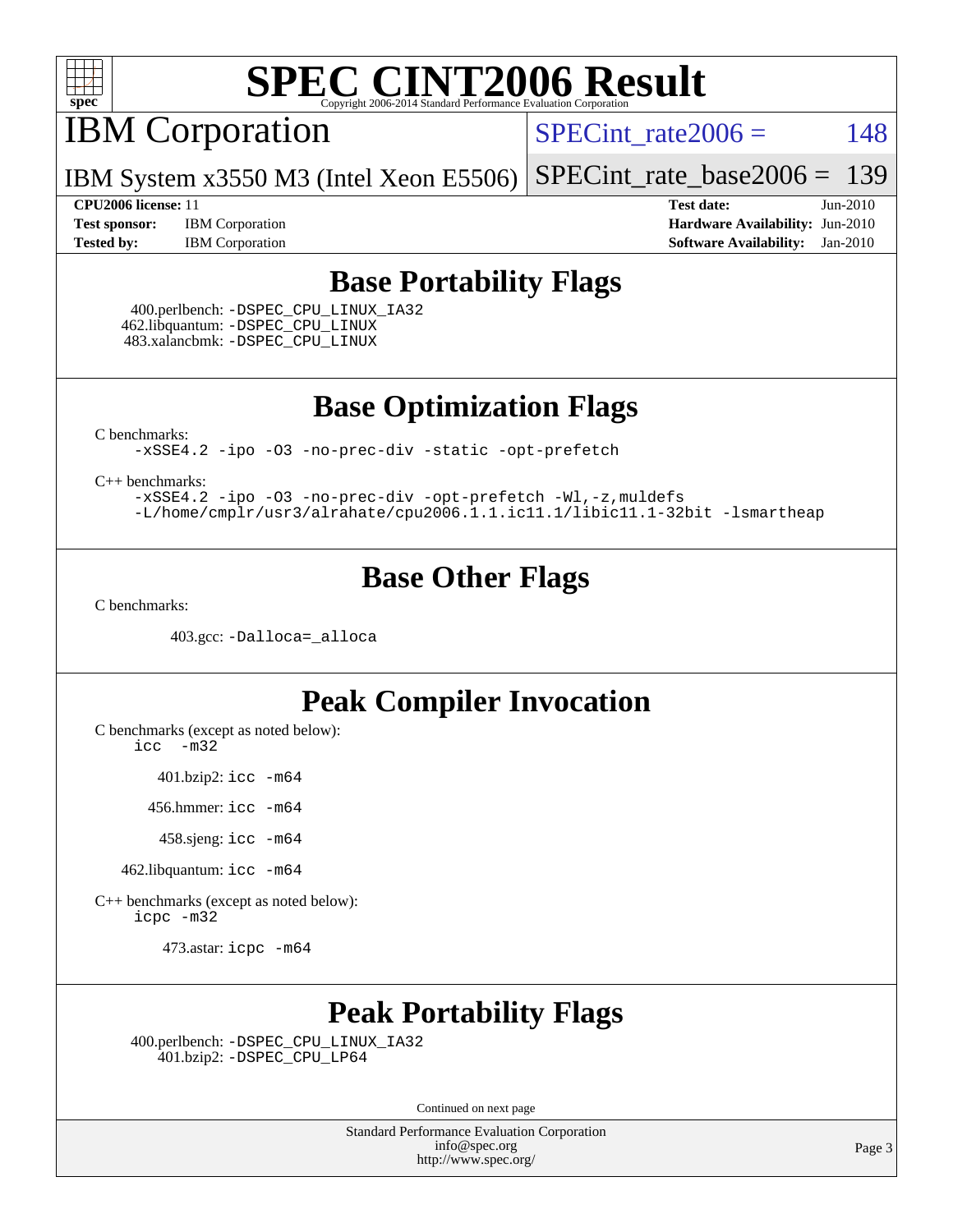

IBM Corporation

SPECint rate $2006 = 148$ 

IBM System x3550 M3 (Intel Xeon E5506) [SPECint\\_rate\\_base2006 =](http://www.spec.org/auto/cpu2006/Docs/result-fields.html#SPECintratebase2006) 139

**[Test sponsor:](http://www.spec.org/auto/cpu2006/Docs/result-fields.html#Testsponsor)** IBM Corporation **[Hardware Availability:](http://www.spec.org/auto/cpu2006/Docs/result-fields.html#HardwareAvailability)** Jun-2010 **[Tested by:](http://www.spec.org/auto/cpu2006/Docs/result-fields.html#Testedby)** IBM Corporation **[Software Availability:](http://www.spec.org/auto/cpu2006/Docs/result-fields.html#SoftwareAvailability)** Jan-2010

**[CPU2006 license:](http://www.spec.org/auto/cpu2006/Docs/result-fields.html#CPU2006license)** 11 **[Test date:](http://www.spec.org/auto/cpu2006/Docs/result-fields.html#Testdate)** Jun-2010

## **[Peak Portability Flags \(Continued\)](http://www.spec.org/auto/cpu2006/Docs/result-fields.html#PeakPortabilityFlags)**

 456.hmmer: [-DSPEC\\_CPU\\_LP64](http://www.spec.org/cpu2006/results/res2010q3/cpu2006-20100621-11826.flags.html#suite_peakCPORTABILITY456_hmmer_DSPEC_CPU_LP64) 458.sjeng: [-DSPEC\\_CPU\\_LP64](http://www.spec.org/cpu2006/results/res2010q3/cpu2006-20100621-11826.flags.html#suite_peakCPORTABILITY458_sjeng_DSPEC_CPU_LP64) 462.libquantum: [-DSPEC\\_CPU\\_LP64](http://www.spec.org/cpu2006/results/res2010q3/cpu2006-20100621-11826.flags.html#suite_peakCPORTABILITY462_libquantum_DSPEC_CPU_LP64) [-DSPEC\\_CPU\\_LINUX](http://www.spec.org/cpu2006/results/res2010q3/cpu2006-20100621-11826.flags.html#b462.libquantum_peakCPORTABILITY_DSPEC_CPU_LINUX) 473.astar: [-DSPEC\\_CPU\\_LP64](http://www.spec.org/cpu2006/results/res2010q3/cpu2006-20100621-11826.flags.html#suite_peakCXXPORTABILITY473_astar_DSPEC_CPU_LP64) 483.xalancbmk: [-DSPEC\\_CPU\\_LINUX](http://www.spec.org/cpu2006/results/res2010q3/cpu2006-20100621-11826.flags.html#b483.xalancbmk_peakCXXPORTABILITY_DSPEC_CPU_LINUX)

## **[Peak Optimization Flags](http://www.spec.org/auto/cpu2006/Docs/result-fields.html#PeakOptimizationFlags)**

[C benchmarks](http://www.spec.org/auto/cpu2006/Docs/result-fields.html#Cbenchmarks):

Standard Performance Evaluation Corporation [info@spec.org](mailto:info@spec.org) <http://www.spec.org/> Page 4 400.perlbench: [-xSSE4.2](http://www.spec.org/cpu2006/results/res2010q3/cpu2006-20100621-11826.flags.html#user_peakPASS2_CFLAGSPASS2_LDCFLAGS400_perlbench_f-xSSE42_f91528193cf0b216347adb8b939d4107)(pass 2) [-prof-gen](http://www.spec.org/cpu2006/results/res2010q3/cpu2006-20100621-11826.flags.html#user_peakPASS1_CFLAGSPASS1_LDCFLAGS400_perlbench_prof_gen_e43856698f6ca7b7e442dfd80e94a8fc)(pass 1) [-ipo](http://www.spec.org/cpu2006/results/res2010q3/cpu2006-20100621-11826.flags.html#user_peakPASS2_CFLAGSPASS2_LDCFLAGS400_perlbench_f-ipo)(pass 2) [-O3](http://www.spec.org/cpu2006/results/res2010q3/cpu2006-20100621-11826.flags.html#user_peakPASS2_CFLAGSPASS2_LDCFLAGS400_perlbench_f-O3)(pass 2) [-no-prec-div](http://www.spec.org/cpu2006/results/res2010q3/cpu2006-20100621-11826.flags.html#user_peakPASS2_CFLAGSPASS2_LDCFLAGS400_perlbench_f-no-prec-div)(pass 2) [-static](http://www.spec.org/cpu2006/results/res2010q3/cpu2006-20100621-11826.flags.html#user_peakPASS2_CFLAGSPASS2_LDCFLAGS400_perlbench_f-static)(pass 2) [-prof-use](http://www.spec.org/cpu2006/results/res2010q3/cpu2006-20100621-11826.flags.html#user_peakPASS2_CFLAGSPASS2_LDCFLAGS400_perlbench_prof_use_bccf7792157ff70d64e32fe3e1250b55)(pass 2) [-ansi-alias](http://www.spec.org/cpu2006/results/res2010q3/cpu2006-20100621-11826.flags.html#user_peakCOPTIMIZE400_perlbench_f-ansi-alias) 401.bzip2: [-xSSE4.2](http://www.spec.org/cpu2006/results/res2010q3/cpu2006-20100621-11826.flags.html#user_peakPASS2_CFLAGSPASS2_LDCFLAGS401_bzip2_f-xSSE42_f91528193cf0b216347adb8b939d4107)(pass 2) [-prof-gen](http://www.spec.org/cpu2006/results/res2010q3/cpu2006-20100621-11826.flags.html#user_peakPASS1_CFLAGSPASS1_LDCFLAGS401_bzip2_prof_gen_e43856698f6ca7b7e442dfd80e94a8fc)(pass 1) [-ipo](http://www.spec.org/cpu2006/results/res2010q3/cpu2006-20100621-11826.flags.html#user_peakPASS2_CFLAGSPASS2_LDCFLAGS401_bzip2_f-ipo)(pass 2) [-O3](http://www.spec.org/cpu2006/results/res2010q3/cpu2006-20100621-11826.flags.html#user_peakPASS2_CFLAGSPASS2_LDCFLAGS401_bzip2_f-O3)(pass 2) [-no-prec-div](http://www.spec.org/cpu2006/results/res2010q3/cpu2006-20100621-11826.flags.html#user_peakPASS2_CFLAGSPASS2_LDCFLAGS401_bzip2_f-no-prec-div)(pass 2) [-static](http://www.spec.org/cpu2006/results/res2010q3/cpu2006-20100621-11826.flags.html#user_peakPASS2_CFLAGSPASS2_LDCFLAGS401_bzip2_f-static)(pass 2) [-prof-use](http://www.spec.org/cpu2006/results/res2010q3/cpu2006-20100621-11826.flags.html#user_peakPASS2_CFLAGSPASS2_LDCFLAGS401_bzip2_prof_use_bccf7792157ff70d64e32fe3e1250b55)(pass 2) [-opt-prefetch](http://www.spec.org/cpu2006/results/res2010q3/cpu2006-20100621-11826.flags.html#user_peakCOPTIMIZE401_bzip2_f-opt-prefetch) [-ansi-alias](http://www.spec.org/cpu2006/results/res2010q3/cpu2006-20100621-11826.flags.html#user_peakCOPTIMIZE401_bzip2_f-ansi-alias) [-auto-ilp32](http://www.spec.org/cpu2006/results/res2010q3/cpu2006-20100621-11826.flags.html#user_peakCOPTIMIZE401_bzip2_f-auto-ilp32) 403.gcc: [-xSSE4.2](http://www.spec.org/cpu2006/results/res2010q3/cpu2006-20100621-11826.flags.html#user_peakCOPTIMIZE403_gcc_f-xSSE42_f91528193cf0b216347adb8b939d4107) [-ipo](http://www.spec.org/cpu2006/results/res2010q3/cpu2006-20100621-11826.flags.html#user_peakCOPTIMIZE403_gcc_f-ipo) [-O3](http://www.spec.org/cpu2006/results/res2010q3/cpu2006-20100621-11826.flags.html#user_peakCOPTIMIZE403_gcc_f-O3) [-no-prec-div](http://www.spec.org/cpu2006/results/res2010q3/cpu2006-20100621-11826.flags.html#user_peakCOPTIMIZE403_gcc_f-no-prec-div) [-static](http://www.spec.org/cpu2006/results/res2010q3/cpu2006-20100621-11826.flags.html#user_peakCOPTIMIZE403_gcc_f-static) 429.mcf: [-xSSE4.2](http://www.spec.org/cpu2006/results/res2010q3/cpu2006-20100621-11826.flags.html#user_peakCOPTIMIZE429_mcf_f-xSSE42_f91528193cf0b216347adb8b939d4107) [-ipo](http://www.spec.org/cpu2006/results/res2010q3/cpu2006-20100621-11826.flags.html#user_peakCOPTIMIZE429_mcf_f-ipo) [-O3](http://www.spec.org/cpu2006/results/res2010q3/cpu2006-20100621-11826.flags.html#user_peakCOPTIMIZE429_mcf_f-O3) [-no-prec-div](http://www.spec.org/cpu2006/results/res2010q3/cpu2006-20100621-11826.flags.html#user_peakCOPTIMIZE429_mcf_f-no-prec-div) [-static](http://www.spec.org/cpu2006/results/res2010q3/cpu2006-20100621-11826.flags.html#user_peakCOPTIMIZE429_mcf_f-static) [-opt-prefetch](http://www.spec.org/cpu2006/results/res2010q3/cpu2006-20100621-11826.flags.html#user_peakCOPTIMIZE429_mcf_f-opt-prefetch) 445.gobmk: [-xSSE4.2](http://www.spec.org/cpu2006/results/res2010q3/cpu2006-20100621-11826.flags.html#user_peakPASS2_CFLAGSPASS2_LDCFLAGS445_gobmk_f-xSSE42_f91528193cf0b216347adb8b939d4107)(pass 2) [-prof-gen](http://www.spec.org/cpu2006/results/res2010q3/cpu2006-20100621-11826.flags.html#user_peakPASS1_CFLAGSPASS1_LDCFLAGS445_gobmk_prof_gen_e43856698f6ca7b7e442dfd80e94a8fc)(pass 1) [-prof-use](http://www.spec.org/cpu2006/results/res2010q3/cpu2006-20100621-11826.flags.html#user_peakPASS2_CFLAGSPASS2_LDCFLAGS445_gobmk_prof_use_bccf7792157ff70d64e32fe3e1250b55)(pass 2) [-O2](http://www.spec.org/cpu2006/results/res2010q3/cpu2006-20100621-11826.flags.html#user_peakCOPTIMIZE445_gobmk_f-O2) [-ipo](http://www.spec.org/cpu2006/results/res2010q3/cpu2006-20100621-11826.flags.html#user_peakCOPTIMIZE445_gobmk_f-ipo) [-no-prec-div](http://www.spec.org/cpu2006/results/res2010q3/cpu2006-20100621-11826.flags.html#user_peakCOPTIMIZE445_gobmk_f-no-prec-div) [-ansi-alias](http://www.spec.org/cpu2006/results/res2010q3/cpu2006-20100621-11826.flags.html#user_peakCOPTIMIZE445_gobmk_f-ansi-alias) 456.hmmer: [-xSSE4.2](http://www.spec.org/cpu2006/results/res2010q3/cpu2006-20100621-11826.flags.html#user_peakCOPTIMIZE456_hmmer_f-xSSE42_f91528193cf0b216347adb8b939d4107) [-ipo](http://www.spec.org/cpu2006/results/res2010q3/cpu2006-20100621-11826.flags.html#user_peakCOPTIMIZE456_hmmer_f-ipo) [-O3](http://www.spec.org/cpu2006/results/res2010q3/cpu2006-20100621-11826.flags.html#user_peakCOPTIMIZE456_hmmer_f-O3) [-no-prec-div](http://www.spec.org/cpu2006/results/res2010q3/cpu2006-20100621-11826.flags.html#user_peakCOPTIMIZE456_hmmer_f-no-prec-div) [-static](http://www.spec.org/cpu2006/results/res2010q3/cpu2006-20100621-11826.flags.html#user_peakCOPTIMIZE456_hmmer_f-static) [-unroll2](http://www.spec.org/cpu2006/results/res2010q3/cpu2006-20100621-11826.flags.html#user_peakCOPTIMIZE456_hmmer_f-unroll_784dae83bebfb236979b41d2422d7ec2) [-ansi-alias](http://www.spec.org/cpu2006/results/res2010q3/cpu2006-20100621-11826.flags.html#user_peakCOPTIMIZE456_hmmer_f-ansi-alias) [-auto-ilp32](http://www.spec.org/cpu2006/results/res2010q3/cpu2006-20100621-11826.flags.html#user_peakCOPTIMIZE456_hmmer_f-auto-ilp32) 458.sjeng: [-xSSE4.2](http://www.spec.org/cpu2006/results/res2010q3/cpu2006-20100621-11826.flags.html#user_peakPASS2_CFLAGSPASS2_LDCFLAGS458_sjeng_f-xSSE42_f91528193cf0b216347adb8b939d4107)(pass 2) [-prof-gen](http://www.spec.org/cpu2006/results/res2010q3/cpu2006-20100621-11826.flags.html#user_peakPASS1_CFLAGSPASS1_LDCFLAGS458_sjeng_prof_gen_e43856698f6ca7b7e442dfd80e94a8fc)(pass 1) [-ipo](http://www.spec.org/cpu2006/results/res2010q3/cpu2006-20100621-11826.flags.html#user_peakPASS2_CFLAGSPASS2_LDCFLAGS458_sjeng_f-ipo)(pass 2) [-O3](http://www.spec.org/cpu2006/results/res2010q3/cpu2006-20100621-11826.flags.html#user_peakPASS2_CFLAGSPASS2_LDCFLAGS458_sjeng_f-O3)(pass 2) [-no-prec-div](http://www.spec.org/cpu2006/results/res2010q3/cpu2006-20100621-11826.flags.html#user_peakPASS2_CFLAGSPASS2_LDCFLAGS458_sjeng_f-no-prec-div)(pass 2) [-static](http://www.spec.org/cpu2006/results/res2010q3/cpu2006-20100621-11826.flags.html#user_peakPASS2_CFLAGSPASS2_LDCFLAGS458_sjeng_f-static)(pass 2) [-prof-use](http://www.spec.org/cpu2006/results/res2010q3/cpu2006-20100621-11826.flags.html#user_peakPASS2_CFLAGSPASS2_LDCFLAGS458_sjeng_prof_use_bccf7792157ff70d64e32fe3e1250b55)(pass 2) [-unroll4](http://www.spec.org/cpu2006/results/res2010q3/cpu2006-20100621-11826.flags.html#user_peakCOPTIMIZE458_sjeng_f-unroll_4e5e4ed65b7fd20bdcd365bec371b81f) [-auto-ilp32](http://www.spec.org/cpu2006/results/res2010q3/cpu2006-20100621-11826.flags.html#user_peakCOPTIMIZE458_sjeng_f-auto-ilp32) 462.libquantum: [-xSSE4.2](http://www.spec.org/cpu2006/results/res2010q3/cpu2006-20100621-11826.flags.html#user_peakCOPTIMIZE462_libquantum_f-xSSE42_f91528193cf0b216347adb8b939d4107) [-ipo](http://www.spec.org/cpu2006/results/res2010q3/cpu2006-20100621-11826.flags.html#user_peakCOPTIMIZE462_libquantum_f-ipo) [-O3](http://www.spec.org/cpu2006/results/res2010q3/cpu2006-20100621-11826.flags.html#user_peakCOPTIMIZE462_libquantum_f-O3) [-no-prec-div](http://www.spec.org/cpu2006/results/res2010q3/cpu2006-20100621-11826.flags.html#user_peakCOPTIMIZE462_libquantum_f-no-prec-div) [-static](http://www.spec.org/cpu2006/results/res2010q3/cpu2006-20100621-11826.flags.html#user_peakCOPTIMIZE462_libquantum_f-static) [-auto-ilp32](http://www.spec.org/cpu2006/results/res2010q3/cpu2006-20100621-11826.flags.html#user_peakCOPTIMIZE462_libquantum_f-auto-ilp32) [-opt-prefetch](http://www.spec.org/cpu2006/results/res2010q3/cpu2006-20100621-11826.flags.html#user_peakCOPTIMIZE462_libquantum_f-opt-prefetch) 464.h264ref: [-xSSE4.2](http://www.spec.org/cpu2006/results/res2010q3/cpu2006-20100621-11826.flags.html#user_peakPASS2_CFLAGSPASS2_LDCFLAGS464_h264ref_f-xSSE42_f91528193cf0b216347adb8b939d4107)(pass 2) [-prof-gen](http://www.spec.org/cpu2006/results/res2010q3/cpu2006-20100621-11826.flags.html#user_peakPASS1_CFLAGSPASS1_LDCFLAGS464_h264ref_prof_gen_e43856698f6ca7b7e442dfd80e94a8fc)(pass 1) [-ipo](http://www.spec.org/cpu2006/results/res2010q3/cpu2006-20100621-11826.flags.html#user_peakPASS2_CFLAGSPASS2_LDCFLAGS464_h264ref_f-ipo)(pass 2) [-O3](http://www.spec.org/cpu2006/results/res2010q3/cpu2006-20100621-11826.flags.html#user_peakPASS2_CFLAGSPASS2_LDCFLAGS464_h264ref_f-O3)(pass 2) [-no-prec-div](http://www.spec.org/cpu2006/results/res2010q3/cpu2006-20100621-11826.flags.html#user_peakPASS2_CFLAGSPASS2_LDCFLAGS464_h264ref_f-no-prec-div)(pass 2) [-static](http://www.spec.org/cpu2006/results/res2010q3/cpu2006-20100621-11826.flags.html#user_peakPASS2_CFLAGSPASS2_LDCFLAGS464_h264ref_f-static)(pass 2) [-prof-use](http://www.spec.org/cpu2006/results/res2010q3/cpu2006-20100621-11826.flags.html#user_peakPASS2_CFLAGSPASS2_LDCFLAGS464_h264ref_prof_use_bccf7792157ff70d64e32fe3e1250b55)(pass 2) [-unroll2](http://www.spec.org/cpu2006/results/res2010q3/cpu2006-20100621-11826.flags.html#user_peakCOPTIMIZE464_h264ref_f-unroll_784dae83bebfb236979b41d2422d7ec2) [-ansi-alias](http://www.spec.org/cpu2006/results/res2010q3/cpu2006-20100621-11826.flags.html#user_peakCOPTIMIZE464_h264ref_f-ansi-alias) [C++ benchmarks:](http://www.spec.org/auto/cpu2006/Docs/result-fields.html#CXXbenchmarks) 471.omnetpp: [-xSSE4.2](http://www.spec.org/cpu2006/results/res2010q3/cpu2006-20100621-11826.flags.html#user_peakPASS2_CXXFLAGSPASS2_LDCXXFLAGS471_omnetpp_f-xSSE42_f91528193cf0b216347adb8b939d4107)(pass 2) [-prof-gen](http://www.spec.org/cpu2006/results/res2010q3/cpu2006-20100621-11826.flags.html#user_peakPASS1_CXXFLAGSPASS1_LDCXXFLAGS471_omnetpp_prof_gen_e43856698f6ca7b7e442dfd80e94a8fc)(pass 1) [-ipo](http://www.spec.org/cpu2006/results/res2010q3/cpu2006-20100621-11826.flags.html#user_peakPASS2_CXXFLAGSPASS2_LDCXXFLAGS471_omnetpp_f-ipo)(pass 2) [-O3](http://www.spec.org/cpu2006/results/res2010q3/cpu2006-20100621-11826.flags.html#user_peakPASS2_CXXFLAGSPASS2_LDCXXFLAGS471_omnetpp_f-O3)(pass 2) [-no-prec-div](http://www.spec.org/cpu2006/results/res2010q3/cpu2006-20100621-11826.flags.html#user_peakPASS2_CXXFLAGSPASS2_LDCXXFLAGS471_omnetpp_f-no-prec-div)(pass 2) [-prof-use](http://www.spec.org/cpu2006/results/res2010q3/cpu2006-20100621-11826.flags.html#user_peakPASS2_CXXFLAGSPASS2_LDCXXFLAGS471_omnetpp_prof_use_bccf7792157ff70d64e32fe3e1250b55)(pass 2) [-ansi-alias](http://www.spec.org/cpu2006/results/res2010q3/cpu2006-20100621-11826.flags.html#user_peakCXXOPTIMIZE471_omnetpp_f-ansi-alias) [-opt-ra-region-strategy=block](http://www.spec.org/cpu2006/results/res2010q3/cpu2006-20100621-11826.flags.html#user_peakCXXOPTIMIZE471_omnetpp_f-opt-ra-region-strategy-block_a0a37c372d03933b2a18d4af463c1f69) [-Wl,-z,muldefs](http://www.spec.org/cpu2006/results/res2010q3/cpu2006-20100621-11826.flags.html#user_peakEXTRA_LDFLAGS471_omnetpp_link_force_multiple1_74079c344b956b9658436fd1b6dd3a8a) [-L/home/cmplr/usr3/alrahate/cpu2006.1.1.ic11.1/libic11.1-32bit -lsmartheap](http://www.spec.org/cpu2006/results/res2010q3/cpu2006-20100621-11826.flags.html#user_peakEXTRA_LIBS471_omnetpp_SmartHeap_d86dffe4a79b79ef8890d5cce17030c3)  $473.\text{astar: } -xSSE4$ .  $2(\text{pass 2})$   $-\text{prof-gen}(\text{pass 1})$   $-i\text{po}(\text{pass 2})$ [-O3](http://www.spec.org/cpu2006/results/res2010q3/cpu2006-20100621-11826.flags.html#user_peakPASS2_CXXFLAGSPASS2_LDCXXFLAGS473_astar_f-O3)(pass 2) [-no-prec-div](http://www.spec.org/cpu2006/results/res2010q3/cpu2006-20100621-11826.flags.html#user_peakPASS2_CXXFLAGSPASS2_LDCXXFLAGS473_astar_f-no-prec-div)(pass 2) [-prof-use](http://www.spec.org/cpu2006/results/res2010q3/cpu2006-20100621-11826.flags.html#user_peakPASS2_CXXFLAGSPASS2_LDCXXFLAGS473_astar_prof_use_bccf7792157ff70d64e32fe3e1250b55)(pass 2) [-ansi-alias](http://www.spec.org/cpu2006/results/res2010q3/cpu2006-20100621-11826.flags.html#user_peakCXXOPTIMIZE473_astar_f-ansi-alias) [-opt-ra-region-strategy=routine](http://www.spec.org/cpu2006/results/res2010q3/cpu2006-20100621-11826.flags.html#user_peakCXXOPTIMIZE473_astar_f-opt-ra-region-strategy-routine_ba086ea3b1d46a52e1238e2ca173ed44) [-Wl,-z,muldefs](http://www.spec.org/cpu2006/results/res2010q3/cpu2006-20100621-11826.flags.html#user_peakEXTRA_LDFLAGS473_astar_link_force_multiple1_74079c344b956b9658436fd1b6dd3a8a) Continued on next page